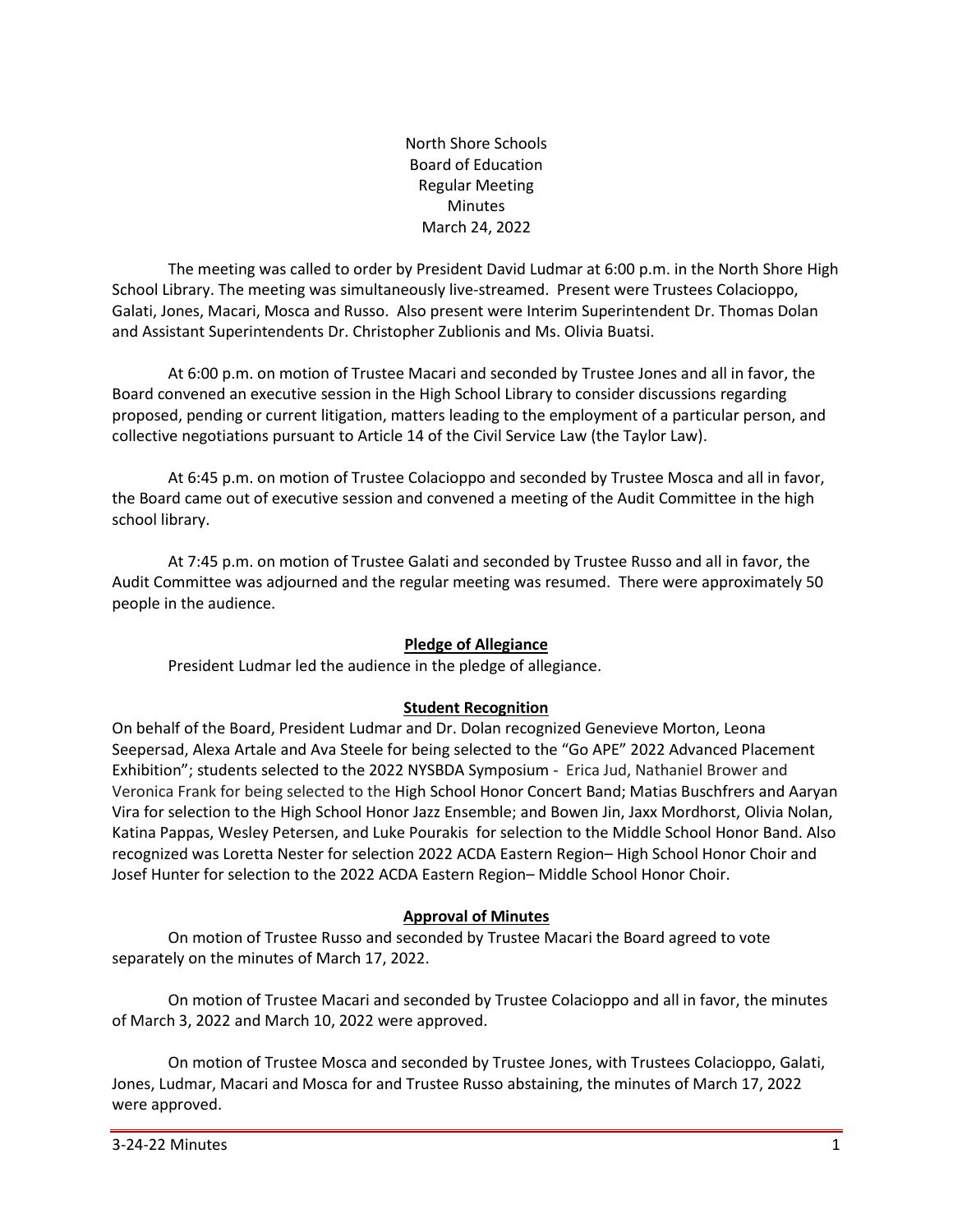### **Approval of Treasurer's Report**

On motion of Trustee Colacioppo and seconded by Trustee Mosca and all in favor, the Treasurer's Report for the period February 1, 2022 through February 28, 2022 was approved.

# On motion of Trustee Russo and seconded by Trustee Galati and all in favor, it was: Approval of Budget Transfers

BE IT RESOLVED, That the Board of Education of the North Shore Central School District hereby approves budget transfers in the amount of \$50,000 to cover the cost of tents at the HS, \$130,720.57 to cover home teaching & teacher coverage at the MS due to lack of substitutes, \$22,500 to cover sub nurses, and \$50,000 to cover special ed services for students attending Greenvale School, for a total of \$253,220.57, effective March 24, 2022

On motion of Trustee Jones and seconded by Trustee Mosca and all in favor, it was: Acceptance of Claims Audit Report

BE IT RESOLVED, That the Board of Education of the North Shore Central School District hereby accepts the claims audit report for the period February, 2022 as reviewed and submitted by Internal Claims Auditor, Denise Longobardi

Prior to approval, Trustee Russo noted that one of the claims was from 2009. She asked why it was so old and just now being paid. Ms. Buatsi explained that the claim had just been resolved by the thirdparty administrator.

On motion of Trustee Mosca and seconded by Trustee Colacioppo and all in favor, it was: Authorization to Withdraw Monies from the Workers' Compensation Reserve

BE IT RESOLVED, That upon the recommendation of the Superintendent of Schools, the Board of Education hereby authorizes a withdrawal of \$150,000 from the district's Workers' Compensation Reserve to pay for additional and unanticipated workers' compensation claims expenses (A9040-800-00- 0000)

On motion of President Ludmar and seconded by Trustee Russo and all in favor, the Report of the SGO was moved up in the meeting.

# **Report from the SGO**

SGO Co-presidents Katie Ditrano and Noah Glickman reported on events and activities at the high school. Noah congratulated the cast and crew of "Hello Dolly". He reported the play was a great success and it was great to see the theatre at full capacity again. He reported that instead of the St. Patrick Day fundraiser, the SGO pledged \$150 to the Interact Club's Ukraine fundraiser. Katie reported that in response to the call for ideas for an SGO project, they received suggestions for an outdoor movie night, pizza sale, school raffle, and kickball tournament, grades would earn points for sports night. At their next meeting they will implement one or two of these during the remaining months of the school year. Noah reported that teams are being assembled for the Faculty vs. Student Basketball Game; a club fair is being planned in May for the 8<sup>th</sup> grade visit to the high school. Katie reported that Tri-M held a mock music festival to prepare for the NYSSMA Festival which will be held in a few weeks. They are both excited for another normal season of sports as the spring season commences and they thanked the Board for their efforts in making that happen.

President Ludmar added his congratulations to the cast and crew of "Hello Dolly" and said it was an incredible performance!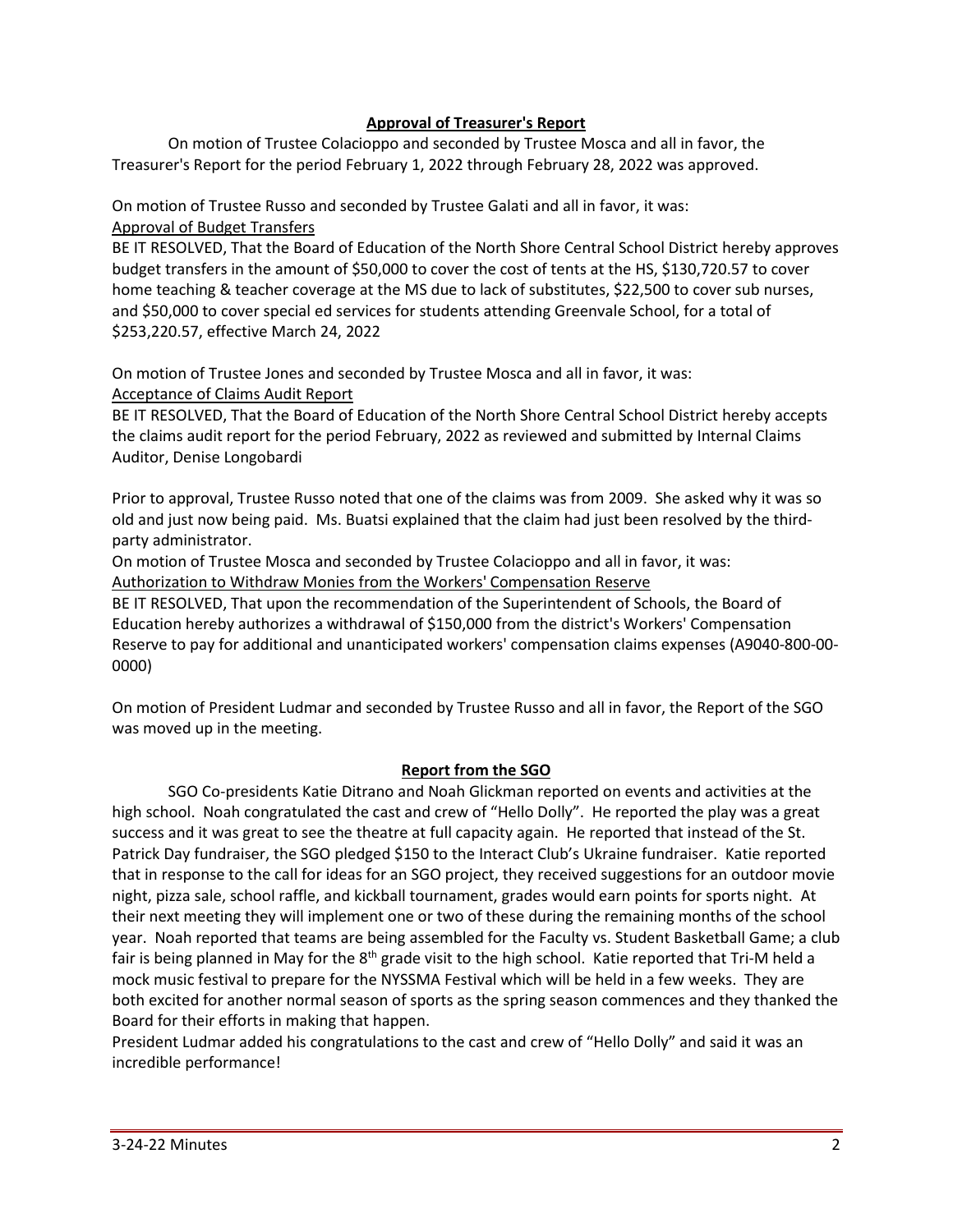#### **Report of the Superintendent**

Dr. Dolan reported that later in the evening the Board will be voting on his recommendation for adopting the 2022-2023 budget. He visited the Glen Head Elementary School to watch First Graders present on the solar system as part of an astronomy unit. He noted how nice it was to see a room filled with parents who were happy to be back in our schools. Dr. Dolan congratulated the cast and crew and new director Aaron Brateman, on the production of "Hello Dolly". He said the show was professionally executed and enjoyable from start to finish. Dr. Dolan reported that the District will end contact tracing and their contract with Horizon Health Care at the end of the week; he thanked them for their service. Dr. Dolan also reported that they hope to begin the use of Home Test Kits to clear students for return to school. The Nassau County Department of Health, our District Physician and our nursing staff all agree that we can and should move in this direction. Parents will be able to use the kits we can provide to test their child, and if the result is negative, complete a simple form, and return the child and their form to school. More details will be provided on that process next week. Dr. Dolan gave an update on the Glen Head field and the Glenwood Landing front doors. Weather has delayed the completion of the Glen Head field, the vendor needs a straight week of good, dry weather. They are projecting it will be completed over April break. The Glenwood Landing front doors are still on track for March 28 delivery. The vestibule doors will be installed immediately and the project should be finished while schools are closed in April. Dr. Dolan reported that the District will be partnering with CASA in data collection to help understand our secondary students better. Mr. Doherty will work with principals on this process and parents will be advised in advance and will be able to preview any survey that will be utilized. Dr. Dolan commended Ms. Camerdella and Mr. McGilloway for their important work for the community.

Dr. Dolan reported that committee interviews for the middle school principal position are being scheduled for mid-April. Committees of parents, teachers and administrators, along with a student component, will meet with a small pool of applicants. They are on track to make a recommendation to the Board in May. Dr. Dolan thanked Ms. Imperiale for the service she provided to the District this year in her role as Interim Principal. Dr. Dolan reported that kindergarten registration is at 125 total students which is consistent with staffing predictions and past years. He encouraged anyone with a kindergarten eligible child to complete this process as soon as possible. Turning to the proposed budget, Dr. Dolan explained that on March 10 he advised the Board and the community that a new tax cap of 2.64% has been released for the District. He is recommending we stay at the original tax cap presented to the community of 2.499% and not go all the way to the cap. In addition, he recommended a change in estimated revenues. He is still recommending not taking money out of the ERS and TRS reserve funds, and instead utilizing the remainder of the Marcellino/Lavine grant thereby reducing the amount in unrestricted fund balance down to 4%. Dr. Dolan explained that the Commissioner recently advised we try and achieve this, and this action would accomplish that. He further explained that the District has long sought this clear direction and advice and now that it has been received, he recommends accepting it. Additionally, by leaving these funds in the ERS and TRS reserve, they may be available for use in a LIPA glidepath, if necessary. On the topic of reserves, the district has appropriate reserves for the size of their operating budget. They are consistent with most other districts, and far, far less than some others. An example of their use appears on tonight's agenda as a few workers' compensation claims have been settled in the last few weeks and we are able to pay them through the Workers' Compensation Reserve rather than out of the operating budget. Dr. Dolan then discussed the topic of electric buses. He stated that he is still very proud of that proposal, and believes it represents some great forward thinking. However, a number of questions, from the Board and from the community remain only partially answered and therefore his recommendation is that the electric bus proposal be withdrawn at this time, and the amount set aside for the charging station (\$350,000). He further stated that he still believes that the day is coming very soon when the switch to electric buses will happen, so he further proposed the district does not purchase a diesel bus this year (\$120,000). This will free up a total of \$470,000 in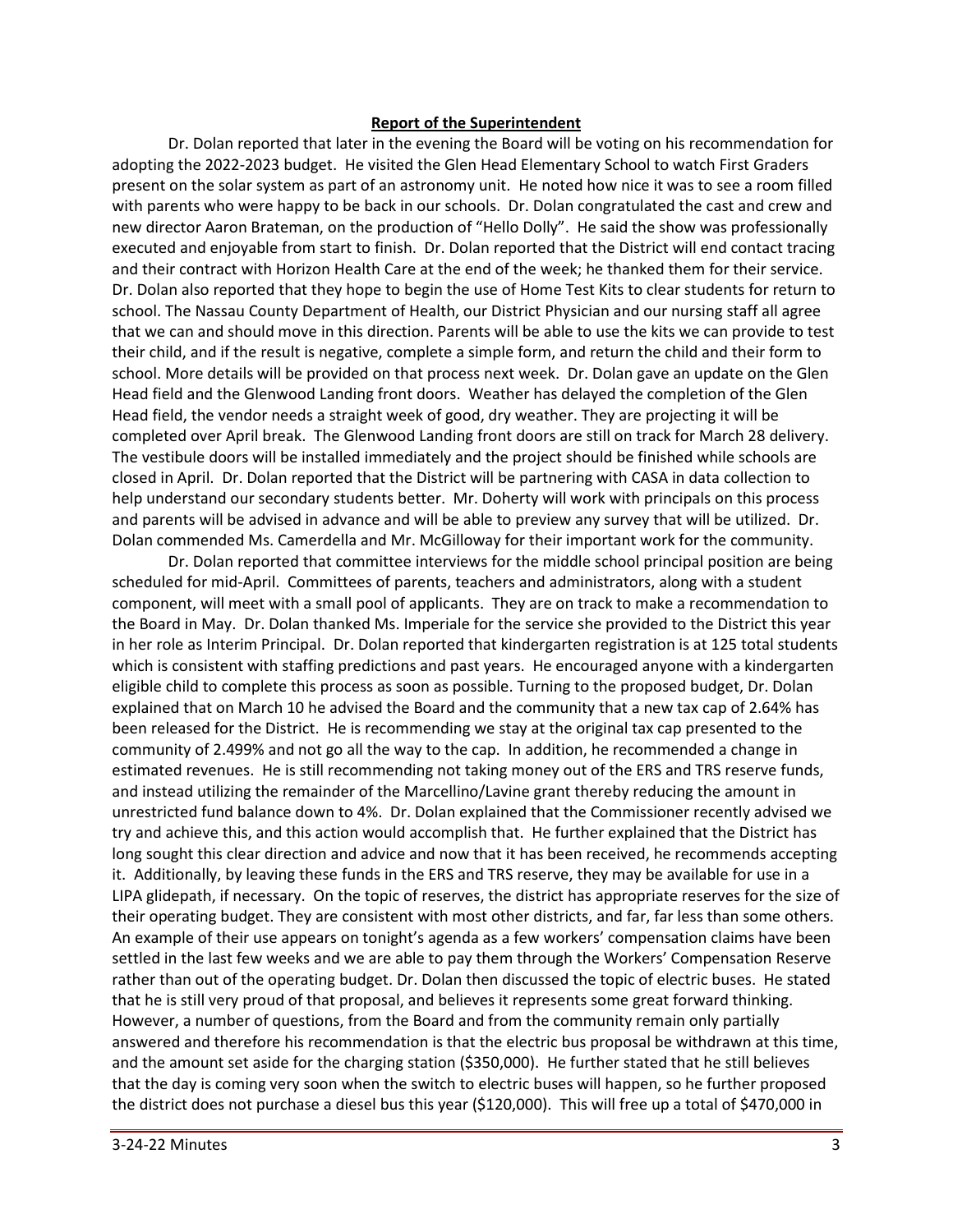the budget. Based on that, his recommendation on March 10 was that the district apply those funds to another project and the one he recommended was the high school gym floor. A thought was offered that perhaps the turf field might be a better option and a great deal of time has been spent over the last two weeks looking at both options and he updated the Board and the community on both of those options.

Dr. Dolan presented information on both projects in a PowerPoint. The budget for a large capital project is developed by our third-party estimator. This estimator works closely with the District, Architect and Engineers, to get as much information as possible to create an accurate comprehensive estimate. Estimates include, but are not limited to the following anticipated costs: Architectural and Engineer Services and Special Consultants as needed; surveys and investigations as needed; project management fees that cover pre-construction, bidding, project award and project management; installation of temporary services as needed; bonds and insurance costs related to the project; costs for the actual materials and labor needed to complete the desired scope of work (prevailing wage labor); environmental services; pre-construction testing; abatement project management and lab analysis; special testing by an outside firm for concrete testing, soil compaction and other inspections; specialized services and software unique to the work being performed. It was noted that the Turf Field is 10 years old and the warranty expired in 2020. The gym floor is the original floor from 1957 and can no longer be sanded and refinished. The total estimate to replace the Synthetic Turf Field project came to \$1,269,873. The total estimate to replace the gym floor is \$647,343. In summary, Dr. Dolan expressed that it would be his preference to do both the gym floor and turf field projects, however there is not revenue to support both projects. Further, he explained that although the gym floor is more than what has been budgeted, both he and Ms. Buatsi believe they will be able to stretch the budget to cover the difference. Dr. Dolan reminded the community that the District budgeted over \$25,000 for uniforms in the 2020-21 budget and Mr. Lang does his best to treat all teams equally spending what is allocated. He went on to explain that all budgets represent a balancing act and in this arena they do their best to juggle multiple needs.

Dr. Dolan stressed that he always signs his name to messages that come from him. In addition, if it is a message that comes from the District it will have an address from North Shore Schools. Other messages that are sent out, those where no one identifies themselves, or from an address other than ours, need to be considered carefully for motive. He further stated that the District will always own what they propose, and that goes for this budget proposal too.

In closing, Dr. Dolan said he will be recommending this budget to the Board for their consideration, and hopefully approval. He reminded everyone of its greatest hallmark- it maintains every aspect of our program, one that is enviable, and does without increases in class size, reductions in services to students or other economies that impact students and continues our mission.

#### **Update on the Search for a New Superintendent**

President Ludmar gave an update on the search for a new superintendent. He explained that the District's consultants, School Leadership, has fielded applications and pre-interviewed candidates. They narrowed down a pool of candidates and the Board held interviews for approximately 9 hours, and they are nearing the end of their search. He thanked his fellow Trustees for a productive, collegial process. They plan to make an announcement of a new superintendent in April.

On motion of Trustee Colacioppo and seconded by Trustee Russo and all in favor, the Board moved to add a Public Comments period to the agenda for question on the budget only.

Brendan Mitchell, Sea Cliff, has 2 children in the district and is also a principal of a high school in Nassau County. Mr. Mitchell explained that he has spent his entire life in education. He spoke about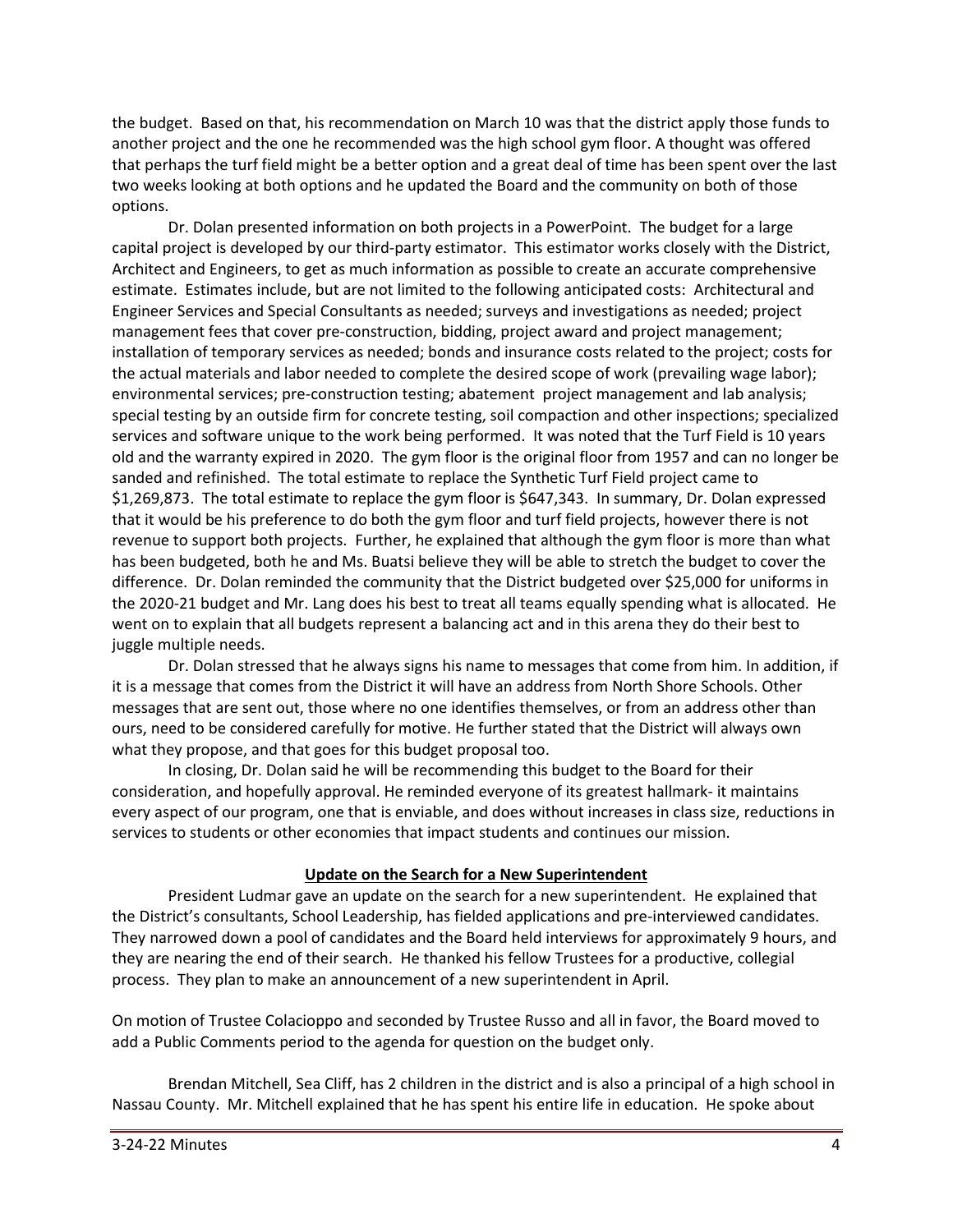the quality of education at North Shore. He said he wants to be sure the Board knows that a vast number of the community does not agree with the people who are sending out the negative emails about the District. He expressed concern about the amount of money being spent on FOIL requests. He asked that people do not use their frustration with masks, with the state, with the governor or with the school District and Board against the budget. He expressed his faith in the Board and in the District.

Paul Puskuldjian, Glen Head, noted that he is not the only person the District has used their attorney for reviewing FOIL requests. He also read excerpts from the Commissioner's decision on one of his complaints to the Commissioner insinuating that the appeal was not dismissed on it merits, but on procedural issues. Mr. Puskuldjian also noted that the District did not need to use a lawyer in filing their responses to his appeals & complaints. He thanked the District for getting fund balance to 4%.

Dr. Dolan responded that he is glad it is clear that the District is getting fund balance to 4%. He further explained that the Commissioner's decision is a public document which states that the appeal was dismissed on its merits and on procedural issues. Dr. Dolan went on to say that in the Commissioner's decision, she acknowledged that "all school boards struggled to meet the challenges of the COVID-19 pandemic". He further explained that unless Boards of Education met at midnight on June 30 of each fiscal year, they will always need to make adjustments to the books which are not closed for several months after that date. President Ludmar read from the decision regarding the merits of the case where the Commissioner stated "Additionally, petitioner Puskuldjian has failed to demonstrate that the expenses for which the budget transfers were being applied did not arise out of the 2019-2020 budget. Consequently, petitioners have failed to carry their burden of establishing the facts upon which they request relief". President Ludmar explained that those wanting to read the entire decision can access it on the NYSED website. President Ludmar also explained that whenever the District is served with a lawsuit they must refer those to their attorney, as it is their responsibility and obligation as fiduciaries to protect the interests of the taxpayers of the District. There are many laws and regulations they must follow as a school district that a typical business or resident does not have to follow.

Mike Conklin, Greenvale, and president of the North Shore Athletics Booster Club thanked the Board for the suggested change to the budget and the proposed replacement of the gym floor. He asked when the bleachers might be done. Dr. Dolan explained that would cost a few hundred thousand dollars more and the estimator believes it is better to do those separately.

Sean Trager, Glen Head, has 3 children in the District. He thanked the Board for their work on the budget and for the healthy debate of the issues. He said he is pro-budget and pro-schools. He expressed his opinion that North Shore provides a great education and provided personal experience of the services and opportunities that have been provided to his children.

Kristine Bordonaro, Glen Head, asked why food service is not a component of the budget for the public to see. Ms. Buatsi explained that food service is a separate fund, it does not come from the general fund and therefore the residents do not vote on the school lunch fund.

At 9:03 p.m. public comments were closed.

#### **Regular Business**

President Ludmar opened up the floor to question from the Trustees. Trustee Russo asked for the cost of the Glenwood Landing Gym Floor. She said she understands that the floor installed at Glenwood Landing is a composite floor and not the type for inter-scholastic sports, but she is interested to know what the total cost was. Dr. Dolan explained the cost to the District was \$21,000 because most of the cost of that floor was covered by insurance due to a burst pipe, but he does not have the total cost. Regarding the turf field, Trustee Russo asked how the field would eventually be funded and stressed that a plan be in place to address the needs of our athletes. She noted that Manhasset School District is also funding for a turf field and their estimate seems to be more conservative. She wondered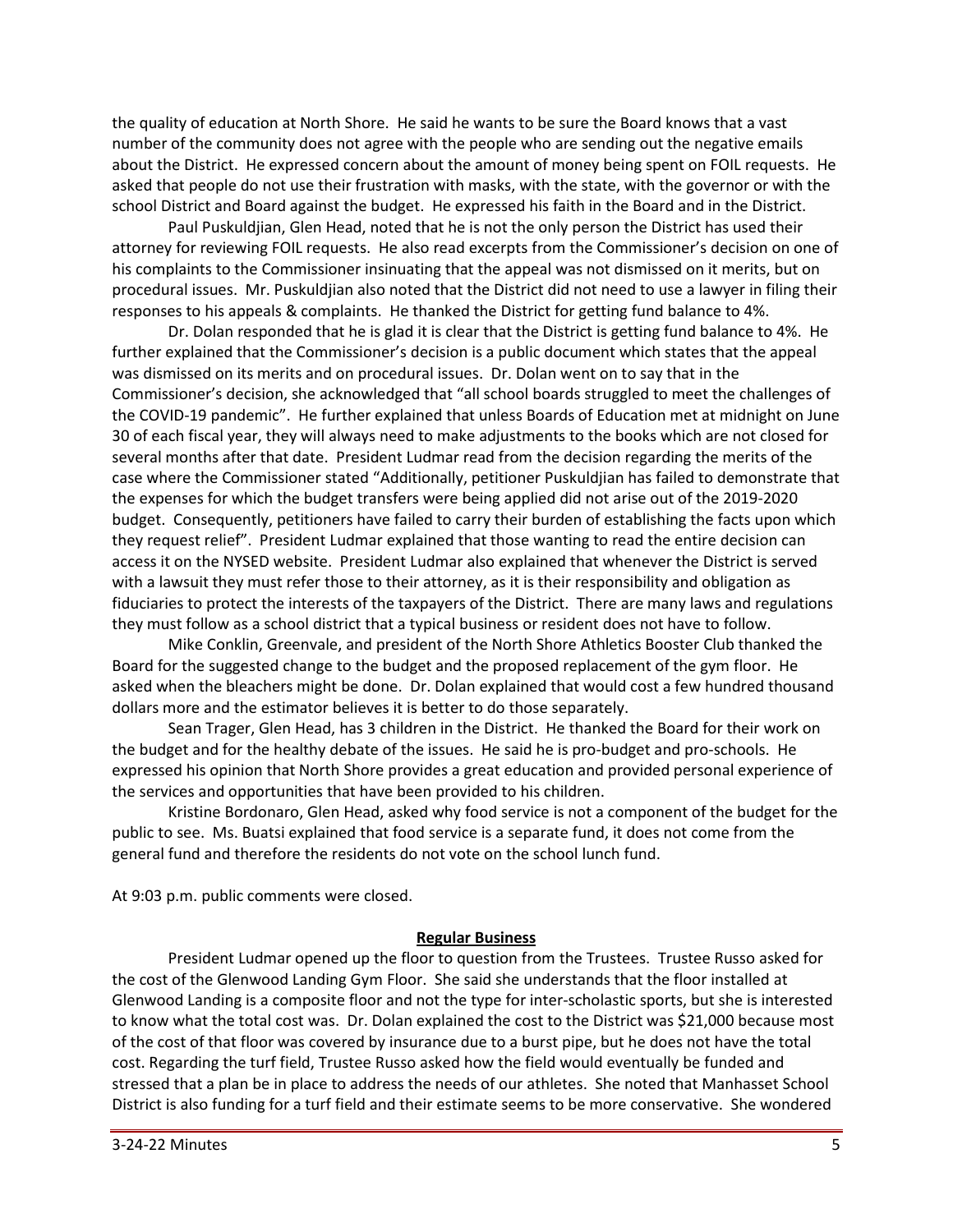if some of the estimates for services may already exist and might therefore reduce the cost. Dr. Dolan explained that the Board asked for a list of projects that need to be done; this is being compiled in anticipation of a capital reserve which takes time to prepare, and hopefully would be ready for the fall of this year. From establishing a capital reserve (in essence opening a bank account) to funding that account to spending funds from the account, he believes a two-year time frame is a good one. He explained that each of these steps requires voter approval. He went on to say that the FEMA reimbursement (from COVID expenses) will hopefully be coming in and that along with transferring from reserves may be one way to fund a new reserve. He gave credit to Ms. Buatsi for being so diligent in filing the paperwork for the FEMA reimbursement. Trustee Russo asked where the FEMA reimbursement would be placed when it is received. Ms. Buatsi explained it will be put into a reserve, it can be placed in the ERS or TRS reserve if a new reserve is not yet established. Dr. Dolan feels the twoyear count down is a good time frame for replacing the turf field.

Trustee Mosca noted this is a good opportunity to communicate what the Board does and why they do it. She went on to say that in her opinion it is unfortunate that the capital reserve was defeated last year, these are the projects it was proposed for. She went on to say there was forward thinking for these issues and the athletic department was working with the administration and the construction steering committee to plan ahead. She stressed that the Board cannot just establish a capital reserve without community support. She stressed how important it is that the community understands the creation of a capital reserve does not add to taxes. President Ludmar noted that the high school gym floor was part of the proposed capital reserve last year.

Trustee Jones agreed a plan to replace the turf field is necessary. She noted the Board has had extensive discussions about the many infrastructure needs throughout the District; some are known and some are not known. She further stated it is a complex web of juggling immense needs of the District while maintaining 7 buildings and 50 acres of fields and land and a quarter million square feet of space. Trustee Jones asked what the trade-offs will be to realize the difference between the cost of the gym floor and the amount budgeted for it. Ms. Buatsi explained they have a good indication from a legislative source that funding, originally ear-marked for the charging stations for the electric buses, may be coming through and that will be used towards the gym floor. Dr. Dolan further explained that they have followed up with the sources who helped obtain that funding to ensure they are aware how the funds will be used. President Ludmar confirmed the funding of \$350,000 to remove the charging station, \$120,000 not to buy a diesel bus and \$150,000 from the bullet grant for a total of \$620,000. Dr. Dolan feels there are expenses which they can reduce to find the additional funds to cover the cost of the gym floor. He went on to say he understands they need to pay attention to the turf field, he wishes they could do both projects now, but as everyone can see it is a stretch to do the one project (gym floor).

Trustee Colacioppo expressed her deep appreciation for all that went into the budget process which she said was done in a methodical transparent way and in keeping with what the community expects. It ensures the instructional program and maintains a high-quality education that residents expect. She noted that the audit committee met earlier, and the internal auditor reported that the District has strong operations and strong internal controls. She noted that the presentation on AP and IB indicates how the Board is constantly evaluating the effectiveness of our programs. They were given information on both data and costs of the programs which revealed why and how these instructional programs are so effective. She went on to say that the District does spend significantly on athletics, almost \$2M in the athletics section in this budget. Trustee Colacioppo also noted that the Board did propose a capital reserve last year which planned for projects including the gym floor, the turf field and many others. She is hopeful if the budget passes in May, that a new capital reserve can be put forth in fall. She again reminded the public that establishing a capital reserve is at no additional cost to the taxpayer. Finally, Trustee Colacioppo said she is proud of the budget to presented to the voters in May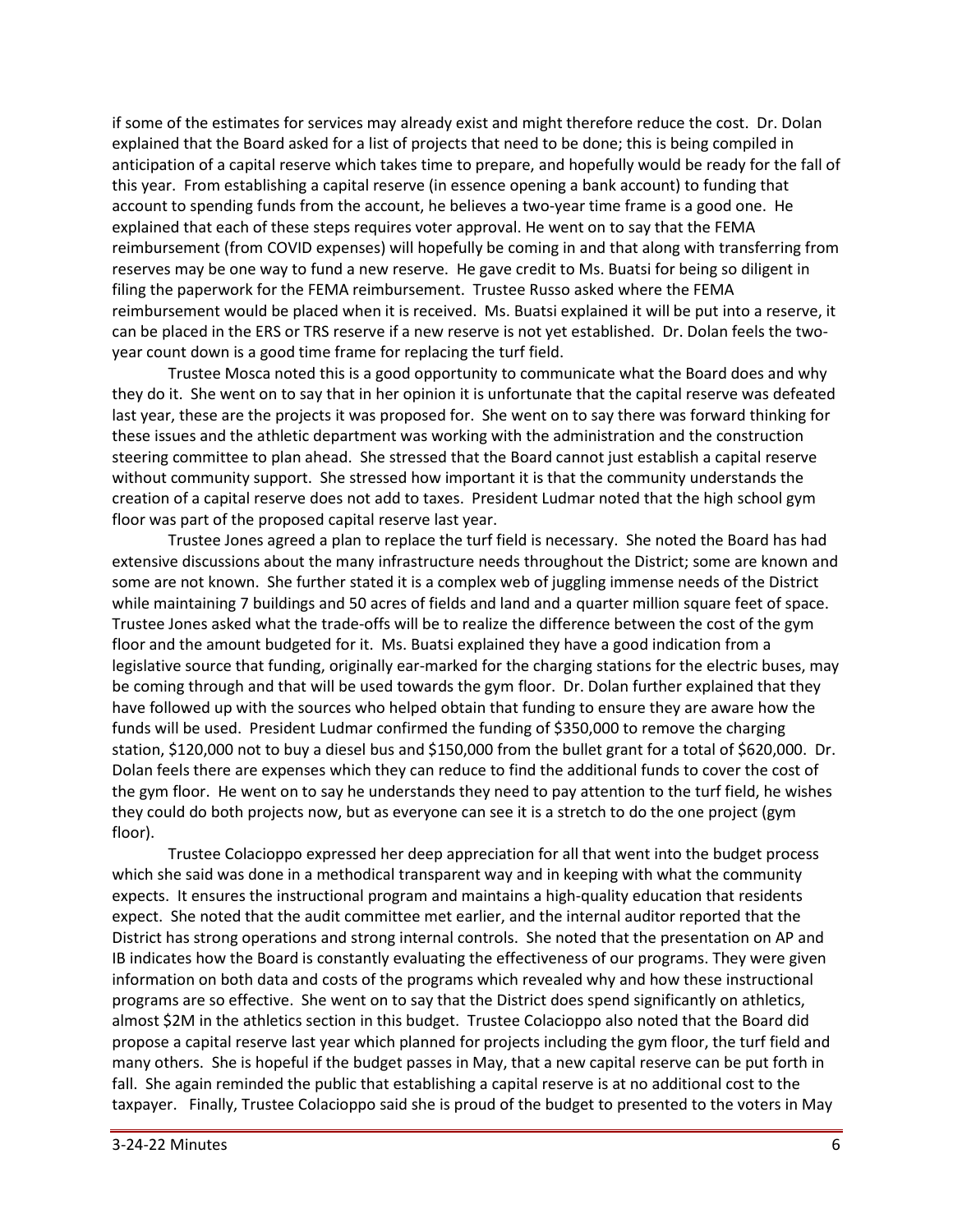which includes many legal and regulatory requirements beyond their control, but first and foremost provides for how students are impacted now and in the future.

Trustee Macari noted that only 29 houses are available for sale in the North Shore community and 30% of houses in Glenwood Landing were sold over asking price. She reported that the research shows 91% of home buyers said school boundaries is a high priority issue when looking for a house. One in five reported that they would pay 6-10% over their budget for a house when it is in the right school district and one in ten would pay 20% more for a house. One out of three would take a smaller house to send their children to a good school district. She remarked that there seems to be a correlation between the few houses on the market in our district and this research. She also did research on school spending and the data showed for every dollar a school spends it increases the value of a home by \$20. She said she feels we don't speak enough about how their spending benefits students. She went on to say this Board realizes they need to spend efficiently, and she feels they do. Trustee Macari said she feels optimistic about the quality of education that our students are receiving, and she hopes the community will be supporting the budget.

Trustee Galati noted the budget process is an arduous process that begins in the fall and starts at the building level. He expressed his faith in the budget presented to the Board for approval. He said it is well thought out and has the best interests of the students and the community. He thanked Ms. Buatsi for all the work she has done for the District and community for all of these years.

Trustee Mosca thanked all who contributed to the budget process and noted the process does not stop. She asked that the community keep asking questions. She reminded everyone there is a community budget forum to help with communication. Finally, she reminded everyone of the Legislative Night on April 11 when the legislators will be present. She asked for questions from the community for the legislators.

Trustee Jones noted that there is an increase of \$1.9M in personnel costs alone which made this budget very challenging. She went on to say after several months of speaking about the budget, they have gotten to this point. She thanked Ms. Buatsi and the administration for all the work that went into the budget process, and the community for providing feedback, so they now have a budget that reflects our values, our financial reality, what the community needs, and what our students deserve.

Trustee Russo stressed that even if this budget does not have everything you want in it, a failed budget does not benefit our students. She went on to say that the first that goes in a failed budget are things like "Hello Dolly" and athletics. She encouraged people to understand that a No vote does not send a message, it hurts our students. Providing constructive criticism and feedback to the Board during the year, or running for the Board, is the way to make change.

President Ludmar thanked his fellow Trustees, the administration, the community budget forum, and the community for all of the work that went into this budget. He said it is an iterative process, but it is really about the many conversations starting with the building leaders and department heads speaking about the things they may want and what the need, and the many steps leading up to this final meeting. He further remarked that at this final meeting, when the Board is about to adopt the budget, they are continuing to discuss these two very important projects, both of which are needed. He went on to say this is illustrative of the fact that these are things that as a community we all prioritize and want, but it is not putting one project against another, both are important, and both needed. The Board's priority is to make sure that the needs of all of our students is met in this budget. Students do not fit in one box. The Board's responsibility is to prepare each and every student and to give them the tools for all they need to succeed.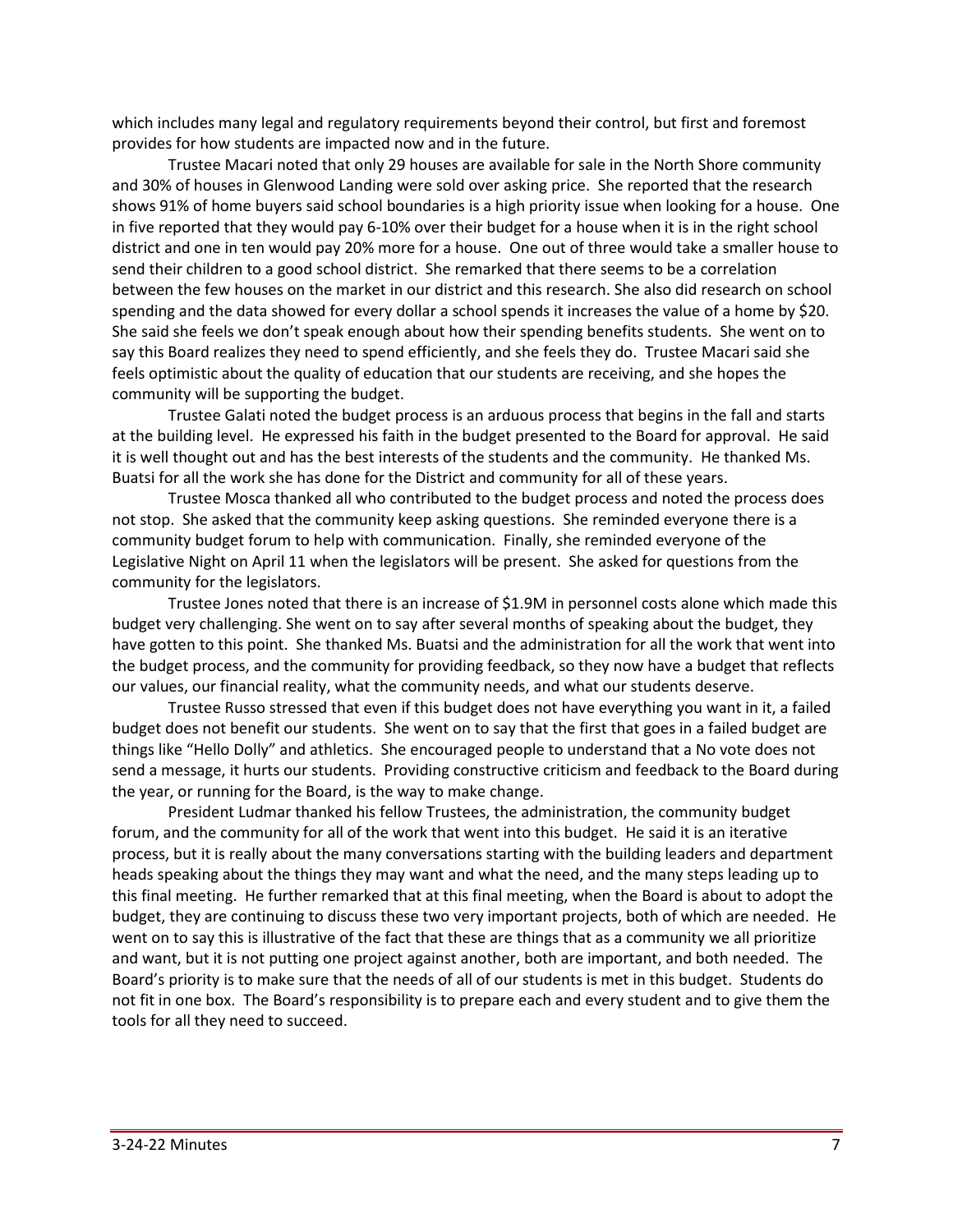On motion of Trustee Colacioppo and seconded by Trustee Mosca and all in favor, it was:

# **Adoption of the 2022-2023 School Budget**

BE IT RESOLVED, That the Board of Education of the North Shore Central School District hereby adopts the proposed budget in the amount of \$115,964,181.54 for the 2022-2023 school year for submission to the qualified voters of the School District at the annual election to be held on May 17, 2022

# Resolution for the Annual District Budget Vote and Election

WHEREAS, the Board of Education of the North Shore Central School District has determined that the date, time and place of the Annual School District Budget Vote and Election (Annual Meeting) will be held on Tuesday, May 17, 2022, from 7:00 a.m. to 10:00 p.m. at the Gymnasium of the North Shore Senior High School; and

WHEREAS, pursuant to a proposition adopted by the qualified voters of this District, this Board has heretofore determined that vacancies upon the Board of Education shall not be considered separate specific offices, and that those candidates receiving the greatest number of votes shall be elected to the vacancies upon the Board of Education; and

WHEREAS, the qualified voters shall elect three (3) members to the Board of Education for three (3) year terms each, commencing on July 1, 2022, and expiring on June 30, 2025, and

WHEREAS, the Board of Education has adopted the registration requirements for eligibility to vote contained in Section 2014 of the Education Law and such registration requirements have not been changed; and

WHEREAS, the Board of Education has previously adopted by resolution the absentee ballot provisions and procedures contained in Section 2018-a of the Education Law for school district elections and said resolution has not been changed.

BE IT RESOLVED that the vote be taken by voting machine, or, if voting machines be unavailable, by paper ballot; and

BE IT FURTHER RESOLVED that the Proposition on the 2022-2023 School Budget shall read as follows: RESOLVED, that the School District budget for the school year 2022-2023 proposed by the Board of Education in accordance with Section 1716 of the Education Law shall be approved and the necessary taxes be levied therefore on the taxable real property of the District.

BE IT FURTHER RESOLVED that the School District Budget for the 2022-2023 school year will be completed and presented at a public hearing to be held on May 5, 2022 at 7:45 p.m. and will be available for inspection at each of the schoolhouses of the District during business hours during the 14 days preceding the election, together with the text of any resolution which will be presented to the voters.

BE IT FURTHER RESOLVED that the Board of Registration will meet to register qualified voters on the following date, time and place: Saturday, May 7, 2022, between the hours of 10:00 a.m. and 2:00 p.m. Registration will be held at the North Shore Schools Administrative Offices, 112 Franklin Avenue, Sea Cliff, New York; and

BE IT FURTHER RESOLVED that the District Clerk be and hereby is authorized and directed to publish such notice of said Annual Budget Vote and Election in the Glen Cove Record Pilot and Sea Cliff/Glen Head Herald Gazette as shall be required by law, which said notice shall be substantially in the form hereto annexed as Addendum A, which said Addendum is deemed to be part of this Resolution; and BE IT FURTHER RESOLVED that the following persons be appointed to serve as Election Inspectors and/or Poll Workers of the Annual Election:

| Yvonne Haff                    | Elizabeth Sadowski |
|--------------------------------|--------------------|
| Noelle Pflaumer Marissa Holden |                    |
| Patricia Lerch                 | Nina Grieci        |
| Beata Markesevic Carolyn Doyle |                    |

Mary Lou Martin

Anna Kucharski Megan McIntosh Allison Markesevic Eric Haglund Lois Straber Donna Henderson Americo Mendes Katherine Miller Sophia Kulikowsky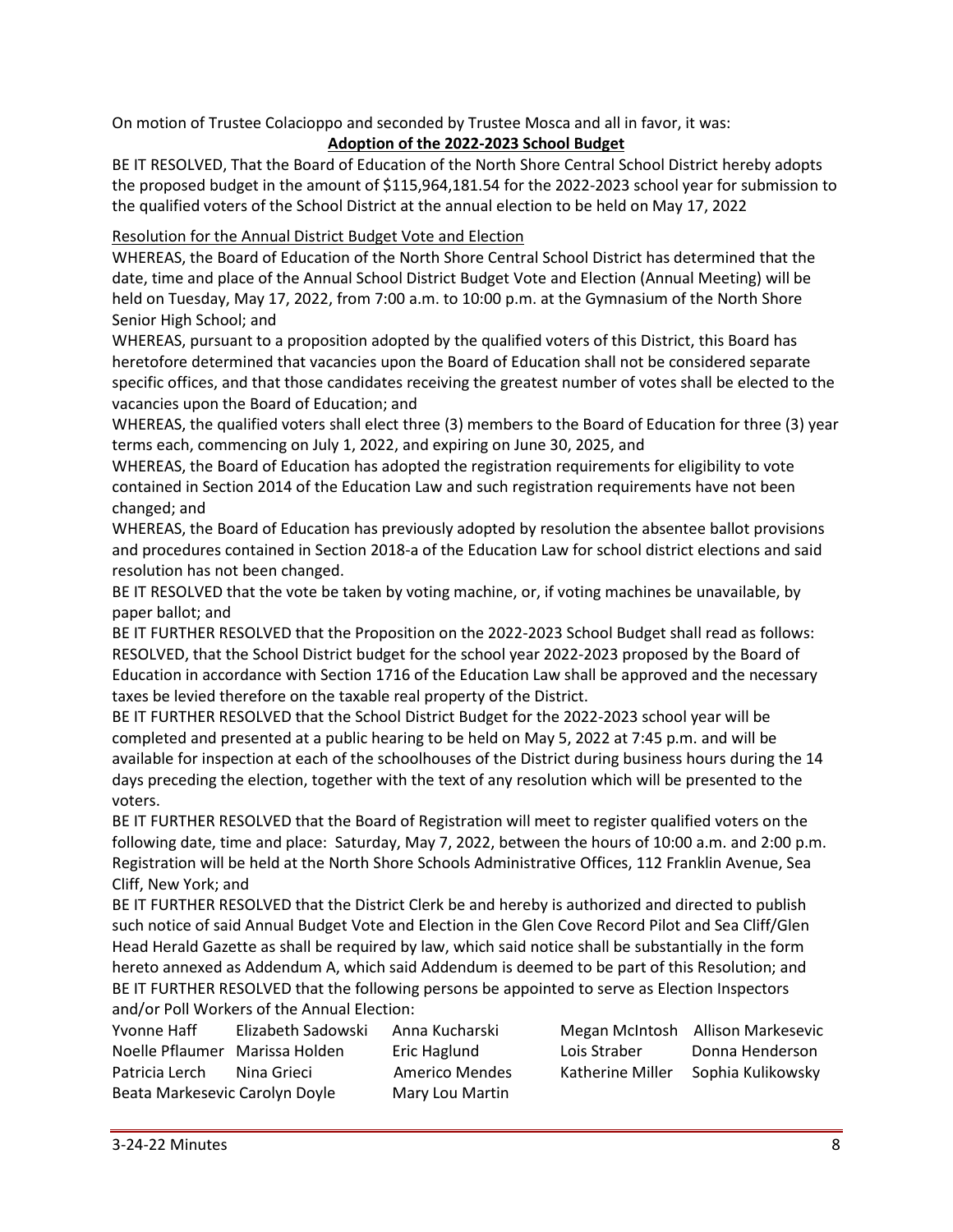BE IT FURTHER RESOLVED that the Clerk be and hereby is empowered to appoint substitute Inspectors and Poll Workers should any of the above-named persons fail to serve; and BE IT FURTHER RESOLVED that this Resolution shall take effect immediately

### **Policy Review**

The Board reviewed policy #1230 (Public Participation at Board Meetings)

It was noted that this policy goes above and beyond what is required by the state and recommended by NYSSBA. Trustee Macari noted that not all school boards have a public comments section. She went on to say this Board is vested in hearing from the public as evidenced by the addition of a second comments section tonight. Trustee Jones explained that the Board endeavors to review all of its policies on a rotating basis with a goal of reviewing 3 sections of the policy manual per year. She further explained that some policies are required by law, and some are recommended by New York State School Boards Assn. (NYSSBA).

There was a brief discussion regarding the procedure of comments and questions from the public being directed to the Board President, rather than permitting individual Trustees to answer questions. Trustees discussed the fact that they follow Roberts Rules of Order, that the president speaks as the voice of the Board, and that there is a mechanism for voicing individual opinions prior to voting and under old business. A suggestion was made to change the language giving Trustees the discretion of whether to answer a question directly or to defer to the Board President. It was noted that the current policy may be interpreted as Trustees hiding behind the Board President or not wanting to answer questions directly. The policy sub-committee is meeting again tomorrow and will take all comments under advisement. This policy will have a second reading at the next meeting on April 7.

On motion of Trustee Mosca and seconded by Trustee Macari with Trustees Colacioppo, Galati, Jones, Ludmar, Macari and Mosca for and Trustee Russo abstaining, it was:

#### Personnel

#### *Increment for Advanced Study - Certified*

BE IT RESOLVED, That the Board of Education of the North Shore Central School District hereby approves an increment for advanced study for Michele Keohan, Physical Education, from Step 17 of the MA+45 salary schedule to Step 17 of the MA+60 salary schedule effective February 1, 2022

BE IT RESOLVED, That the Board of Education of the North Shore Central School District hereby approves an increment for advanced study for Ashley Seiter, Special Education, from Step 1 of the BA+30 salary schedule to Step 1 of the MA salary schedule effective February 1, 2022

#### *Family Medical Leave*

BE IT HEREBY RESOLVED, that the Board of Education of the North Shore Central School District approve an unpaid Family and Medical Leave Act ("FMLA") leave of absence for a period of twelve (12) weeks that will run concurrently with any available paid leave, for employee Kathleen Grassi, Teacher, that includes the period February 15, 2022 through May 27, 2022

#### *Leave of Absence for Child Rearing Purposes - Certified*

BE IT RESOLVED, That the Board of Education of the North Shore Central School District hereby approves a leave of absence for child rearing purposes for Kathleen Grassi, Elementary, effective May 30, 2022 through June 30, 2022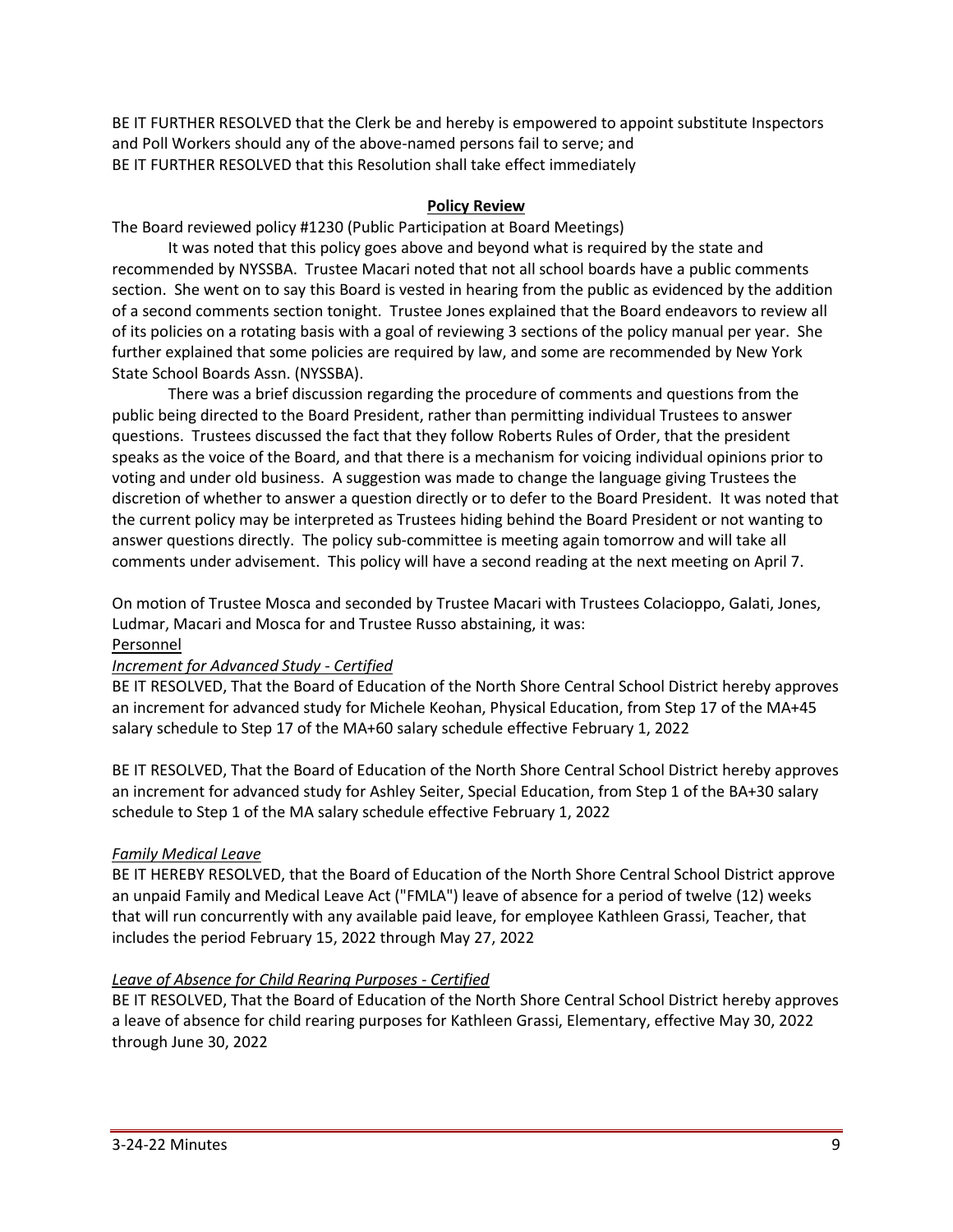BE IT RESOLVED, That the Board of Education of the North Shore Central School District hereby approves a leave of absence for child rearing purposes for Julia Kim, ENL, effective September 1, 2022 through June 30, 2023

BE IT RESOLVED, That the Board of Education of the North Shore Central School District hereby approves a leave of absence for child rearing purposes for Stephanie Donnelly, Physical Education, effective September 1, 2022 through January 31, 2023

BE IT RESOLVED, That the Board of Education of the North Shore Central School District hereby approves a leave of absence for child rearing purposes for Keryn Edwards, Special Education, effective September 1, 2022 through January 31, 2023

BE IT RESOLVED, That the Board of Education of the North Shore Central School District hereby approves a leave of absence for child rearing purposes for Bridget Pomilla, LOTE (Italian), effective September 1, 2022 through June 30, 2023

# *Leave of Absence - Certified*

BE IT RESOLVED, That the Board of Education of the North Shore Central School District hereby approves an unpaid Leave of Absence for XianXian Cascella, LOTE (Mandarin), effective September 1, 2022 through June 30, 2023

BE IT RESOLVED, That the Board of Education of the North Shore Central School District hereby approves an unpaid Leave of Absence for Elissa Mazzeo, Art, effective September 1, 2022 through June 30, 2023

### *Regular Substitute (Leave Replacement) Appointments - Certified*

BE IT RESOLVED that the Board of Education of the North Shore Central School District hereby approves a regular substitute (leave replacement) appointment for Katherine Boehm, Elementary, on Step 3 of the MA salary schedule, effective March 25, 2022 through April 13, 2022

BE IT RESOLVED that the Board of Education of the North Shore Central School District hereby approves a regular substitute (leave replacement) appointment for Carol Speranza, Special Education on Step 10 of the MA salary schedule, effective March 25, 2022 through April 7, 2022

BE IT RESOLVED, That the Board of Education of the North Shore Central School District hereby approves a regular substitute (leave replacement) appointment for Nick Pandolfi, Special Education, on Step 1 of the BA salary schedule, effective March 25, 2022 through April 7, 2022

BE IT RESOLVED, that the Board of Education of the North Shore Central School District hereby approves a regular substitute (leave replacement) appointment for Russell Johann, Elementary, on Step 2 of the MA salary schedule, effective March 25, 2022 through April 7, 2022

BE IT RESOLVED, That the Board of Education of the North Shore Central School District hereby approves a regular substitute (leave replacement) appointment for Jillian Hershman, Elementary, on Step 2 of the MA salary schedule, effective March 4, 2022 through June 30, 2022

BE IT RESOLVED, That the Board of Education of the North Shore Central School District hereby approves a regular substitute (leave replacement) appointment for Lucy Pigliacelli, Social Worker, on Step 1 of the MA salary schedule, effective March 4, 2022 through April 7, 2022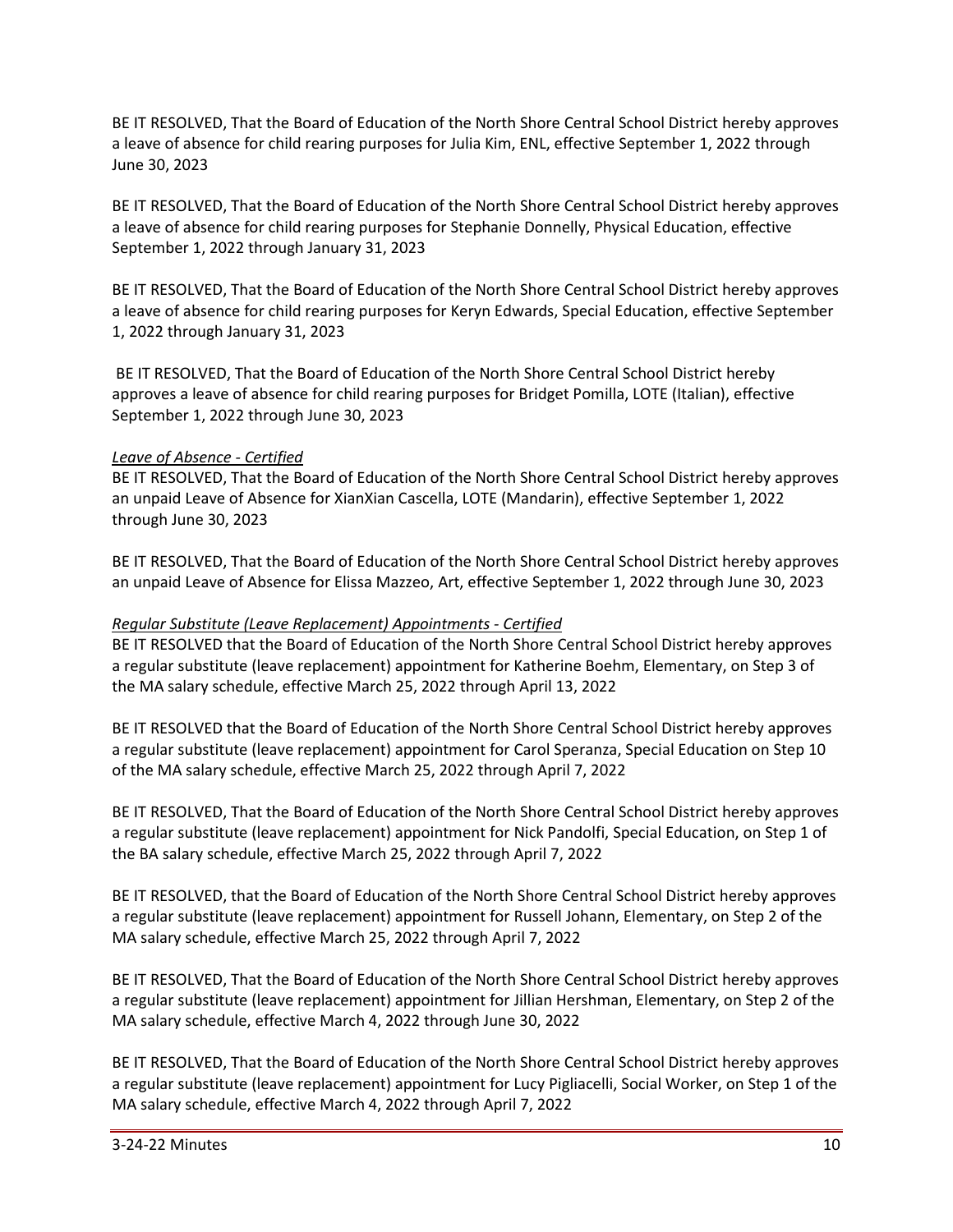BE IT RESOLVED, That the Board of Education of the North Shore Central School District hereby approves a regular substitute (leave replacement) appointment for James Ripka, Science, on Step 10 of the MA salary schedule, effective April 4, 2022 through May 26, 2022

BE IT RESOLVED, That the Board of Education of the North Shore Central School District hereby approves a regular substitute (leave replacement) appointment for Grayson Valentino, Social Studies, on Step 2 of the BA salary schedule, effective March 23, 2022 through April 7, 2022

### *Teacher Overage*

BE IT RESOLVED, That the Board of Education of the North Shore Central School District hereby approves a .1 overage for Carolyn McIntyre, Reading, effective March 15, 2022 through June 10, 2022

### *Termination - Non-Certified*

BE IT RESOLVED that, upon the recommendation of the Interim Superintendent of Schools, the Board of Education of the North Shore Central School District hereby terminates the employment of KerriAnn Cucciniello, Typist Clerk, effective close of business February 28, 2022

### *Resignations - Non-Certified*

BE IT RESOLVED, That the Board of Education of the North Shore Central School District hereby accepts the resignation of Crystal Ramirez, Teacher Aide, effective February 23, 2022

BE IT RESOLVED, That the Board of Education of the North Shore Central School District hereby accepts the resignation of Brianna Sheehan, Teacher Aide, effective February 19, 2022

#### *Appointments - Non-Certified*

BE IT RESOLVED, That the Board of Education of the North Shore Central School District hereby approves the appointment of Jody Gardener, Teacher Aide, Sea Cliff Elementary School, effective February 9, 2022

BE IT RESOLVED, That the Board of Education of the North Shore Central School District hereby approves the appointment of Brianna Basile, Teacher Aide, Sea Cliff Elementary School, effective March 14, 2022

BE IT RESOLVED, That the Board of Education of the North Shore Central School District hereby approves the appointment of Jeanne Butler, Teacher Aide, North Shore Middle School, effective March 17, 2022

BE IT RESOLVED, That the Board of Education of the North Shore Central School District hereby approves the appointment of Celeste Costello, Teacher Aide, Glen Head Elementary School, effective March 17, 2022

BE IT RESOLVED, That the Board of Education of the North Shore Central School District hereby approves the appointment of Stacy Crawford, Part-time Cleaner, Sea Cliff Elementary School, effective March 14, 2022

### *Additions to the Per Diem Substitute List*

BE IT RESOLVED, That the Board of Education of the North Shore Central School District hereby approves the following additions to the per diem substitute list:

Michael Russo Teacher Substitute Sydney Spallone Teacher Substitute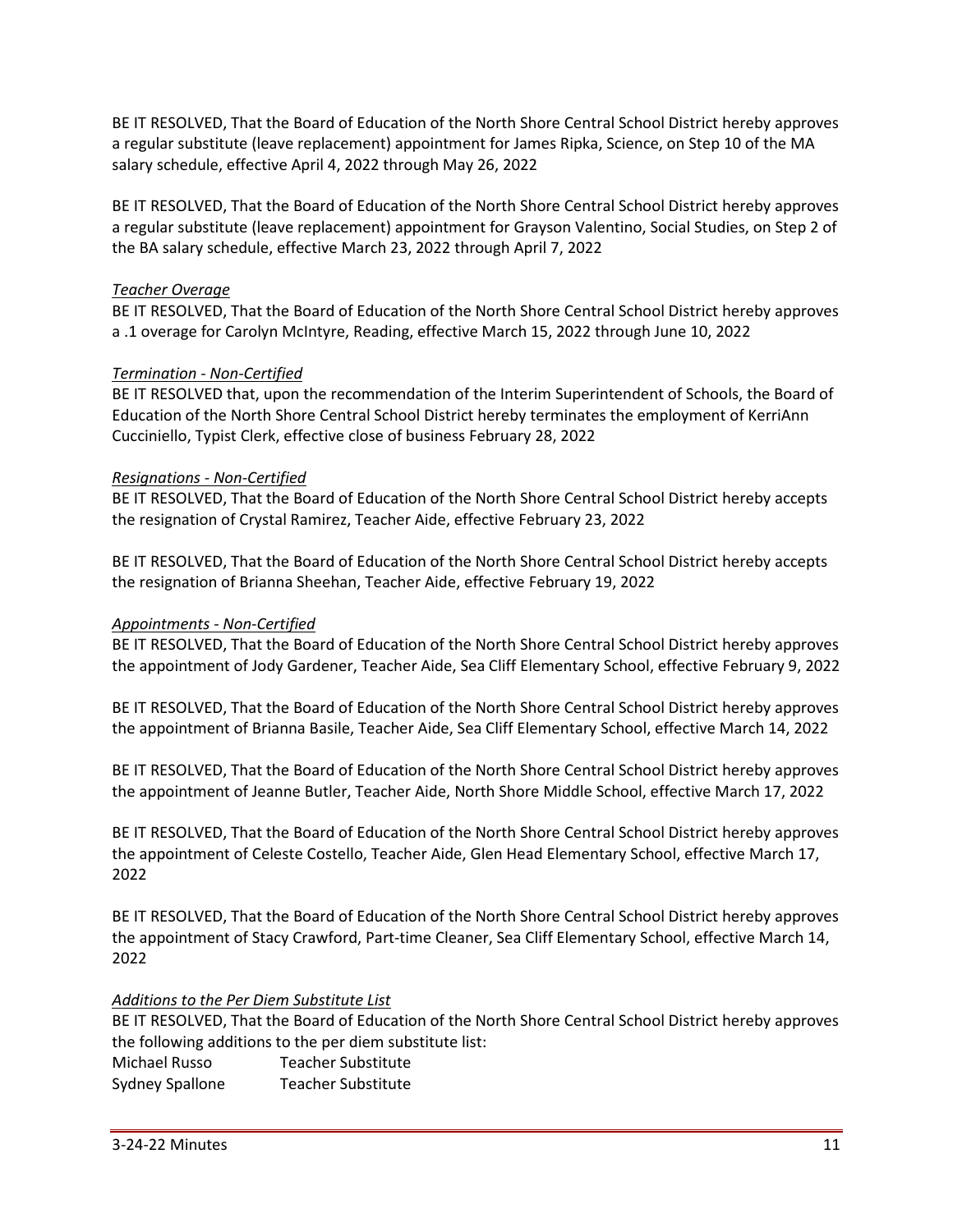#### *Extra-Curricular Activity Coaches*

BE IT RESOLVED, That the Board of Education of the North Shore Central School District hereby approves the following extra-curricular activity coaches:

| <b>Sport</b>                 | Coach                | <b>Step</b> |
|------------------------------|----------------------|-------------|
| Jr. Varsity Women's Lacrosse | <b>Ashley Seiter</b> |             |
| <b>Varsity Softball</b>      | Christopher DeMarzo  |             |
| Varsity Men's Golf           | <b>Brian Simmons</b> |             |
| Sea Cliff School Intramurals | Nick Pandolfi        |             |

### **Comments from the Public – 10:00 p.m.**

Lisa Cashman, Sea Cliff, reminded everyone that a Legislative Night has been scheduled for Monday, April 11. Some of the issues to be raised with our legislators will be: assessments, the cost of water, school tax issues. She encouraged all to attend and said a big showing will show we are a voting block that cares. Ms. Cashman thanked Trustee Russo for her statement regarding what a No vote would mean. She asked that the Board please help people understand what is at stake. Dr. Dolan said he is planning many meetings to inform people about the budget and enhance participation in the budget vote.

Paul Puskuldjian, Glen Head, said he is not opposed to the budget but he is opposed to how money is spent. He went on to say he does not believe money is spent equitably, he does not believe middle to average students get as much and this was found in a recent survey regarding engagement. Mr. Puskuldjian said he listened to the internal audit committee meeting. He said it was informative and the community member on the committee made an observation that expenditures may exceed revenue. He said the District will need to dip into reserves to solve that problem. Dr. Dolan clarified that the District is not permitted to have expenditures exceed revenue. Dr. Dolan also clarified that the discussion Mr. Puskuldjian is referring to was about fund balance.

Richard Shen, Sea Cliff, said he is frustrated when he hears the discussion from some residents about education. He grew up in a place where it was difficult to get a good education. He suggested people appreciate what we have at North Shore and stressed the importance of a good education.

David Hollander, Glen Head, member of NSPAC which is not affiliated with North Shore Schools, is a group of parents and current and former North Shore students. He spoke of bullying and harassment that has taken place over the years and feels there is an urgency of these matters with the current climate and misinformation that is being disseminated. He said every student should be able to feel safe and receive a wonderful education. He expressed concern over the discourse around the community which he feels has gotten very disturbing as well as the current discussion about LGBTQ in the classroom. He asked the Board to keep moving forward with their work surrounding diversity and equity.

Julie Tortorici, Sea Cliff, has 2 children in the school district, she said she supports the budget. She countered the narrative that money is spent only on the higher-end students. She has a child with challenges and her child is getting many services. She spoke against the rhetoric about CRT and said she supports children learning to embrace differences.

Kevin McKenna, Syosset, said he attends many board meetings and broadcasts them on his site. He said he is impressed with how this Board interacts and this is the only meeting he has attended that does not have a time limit on public comments.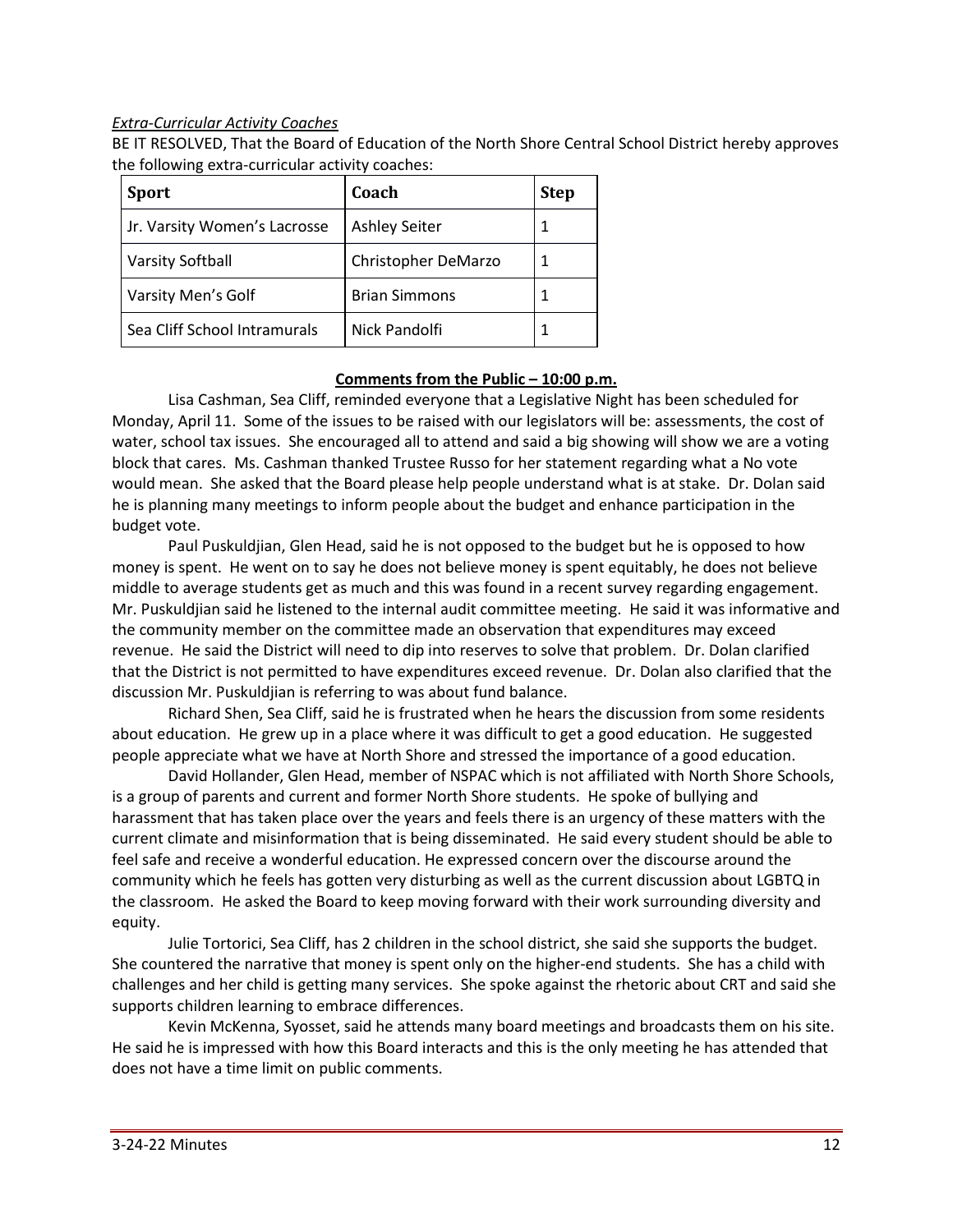Mike Conklin, Greenvale, thanked the Board for all they do and conveyed how pleased he was with this particular meeting.

President Ludmar thanked all for coming to the meeting and sharing their concerns. At 10:32 pm public comments were closed.

# On motion of Trustee Mosca and seconded by Trustee Jones and all in favor, it was: Adoption of Policies

BE IT RESOLVED, That the Board of Education adopts policies 1000 (Community Relations), 1100 (Public Information Program), 1120/1120-R/1120-E (School District Records), 1130 (Media Relations), 1140 (Distribution of Information), 1220 (Relations with Community Organizations), and 1222 (Relations with Booster Organizations) as discussed at their meeting of March 3, 2022, effective March 24, 2022

On motion of Trustee Russo and seconded by Trustee Mosca and all in favor, it was: Acceptance of Donation to the NSHS Class of 2024

BE IT RESOLVED, That the Board of Education of the North Shore Central School District hereby accepts a donation of \$3,000 from the North Shore Middle School PTO to the North Shore High School Class of 2024 (these were funds that had been raised for their cancelled 8th grade trip)

# Acceptance of Donation from Trek Bicycle to the North Shore High School

BE IT RESOLVED, That the Board of Education of the North Shore High School hereby accepts a donation of a Bicycle from Trek Bicycle Plainview to the North Shore High School Science Department for use in physics experiments at a value of \$678

Acceptance of a Donation from the Glen Head PTO to the Glen Head Elementary School BE IT RESOLVED, That the Board of Education of the North Shore Central School District hereby accepts a donation of a School Banner, from the Glen Head School PTO to the Glen Head Elementary School at a value of \$500

Prior to approval, Dr. Zublionis explained that this contract is being funded through a grant from NYS OASAS and will allow for student programming on drug and alcohol prevention.

On motion of Trustee Colacioppo and seconded by Trustee Russo and all in favor, it was: Approval of an Agreement with Long Island Council on Alcoholism and Drug Dependence (LICADD) BE IT RESOLVED that the Board of Education of the North Shore Central School District hereby approves the Agreement between the School District and Long Island Council on Alcoholism and Drug Dependence (LICADD) for student focused and professional development presentations, and clinical support services, as per the terms and conditions set forth in the attached agreement, effective March 24, 2022 through June 30, 2022; and

BE IT FURTHER RESOLVED, that the Board of Education hereby authorizes the President of the Board of Education to execute the necessary documents to effectuate said Agreement on behalf of the Board of Education

# Approval of an Agreement between the North Shore Central School District and Nassau BOCES for a Regional Summer School Program

BE IT RESOLVED, that the Board of Education of the North Shore Central School District hereby approves the Agreement and the associated Amendment by and between the North Shore CSD and Nassau BOCES for the provision of a Regional Summer School Program through the Department of Regional Schools and Instructional Programs, for the period July 1, 2022 to August 31, 2022, at the applicable rates, costs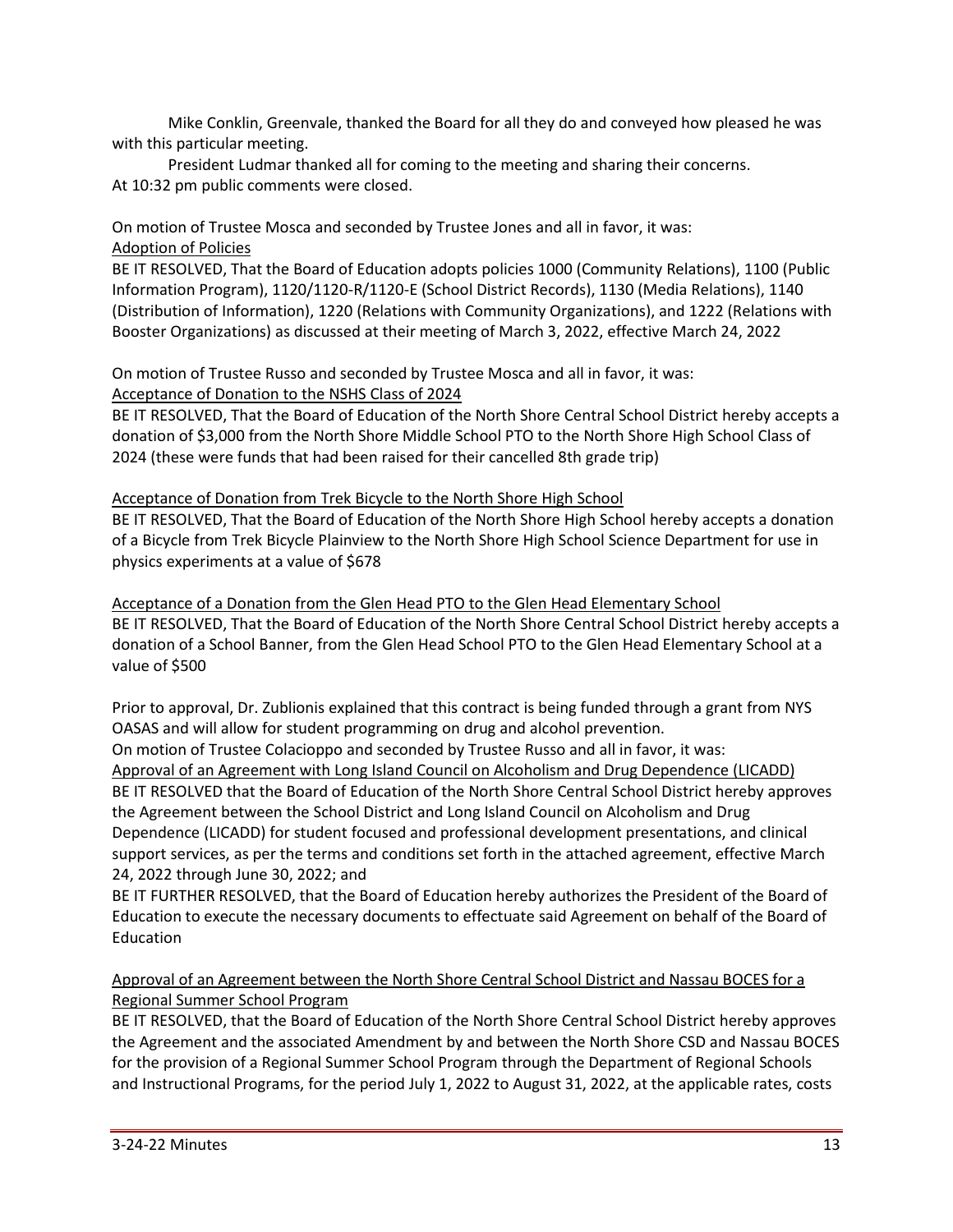and management fee as set forth therein; and hereby authorizes the Board President to execute said Agreement and Amendment on behalf of the Board

#### On motion of Trustee Russo and seconded by Trustee Mosca and all in favor, it was: Approval of Health Services Agreement with Mineola UFSD

BE IT RESOLVED That the Board of Education of the North Shore Central School District hereby enters into a contract for Health Services with the Mineola Union Free School District for 6 students residing within the North Shore School District and attending non-public schools within the Mineola Union Free School District for the 2021-2022 school year at a cost of \$1,020 per student as provided under the Education Law of the State of New York

# Approval of Health Services Agreement with South Huntington UFSD

BE IT RESOLVED That the Board of Education of the North Shore Central School District hereby enters into a contract for Health Services with the South Huntington Union Free School District for 11 students residing within the North Shore School District and attending non-public schools within the South Huntington Union Free School District for the 2021-2022 school year at a cost of \$817.80 per student as provided under the Education Law of the State of New York

# Approval of Health Services Agreement with Syosset CSD

BE IT RESOLVED That the Board of Education of the North Shore Central School District hereby enters into a contract for Health Services with the Syosset Central School District for 14 students residing within the North Shore School District and attending non-public schools within the Syosset Central School District for the 2021-2022 school year at a cost of \$1,073.46 per student as provided under the Education Law of the State of New York

# Approval of Health Services Agreement with White Plains City School District

BE IT RESOLVED That the Board of Education of the North Shore Central School District hereby enters into a contract for Health Services with the White Plains City School District for 1 student residing within the North Shore School District and attending non-public schools within the White Plains City School District for the 2021-2022 school year at a cost of \$1,120.25 per student as provided under the Education Law of the State of New York

On motion of Trustee Jones and seconded by Trustee Colacioppo and all in favor, it was: Approval of an Inter-Municipal Cooperative Transportation Agreement

BE IT RESOLVED, That the Board of Education of the North Shore Central School District hereby approves the following resolution:

WHEREAS, a number of public school districts in Nassau County wish to jointly solicit proposals, together with the Nassau Board of Cooperative Educational Services ("BOCES") for pupil transportation services for the 2022-23 school year (and any renewal period) in accordance with the applicable provisions of General Municipal Law;

WHEREAS, the public school districts and the BOCES have agreed to form a Cooperative (the "Cooperative") for this purpose;

WHEREAS, the North Shore Central School District is desirous of participating in the Cooperative for joint solicitation of proposals for pupil transportation services as authorized by General Municipal Law, Section 119-0 in accordance with the terms and conditions of the Inter-Municipal Cooperative Transportation Agreement attached hereto;

NOW THEREFORE BE IT RESOLVED, that the Board of Education authorizes the School District to participate in the Cooperative; and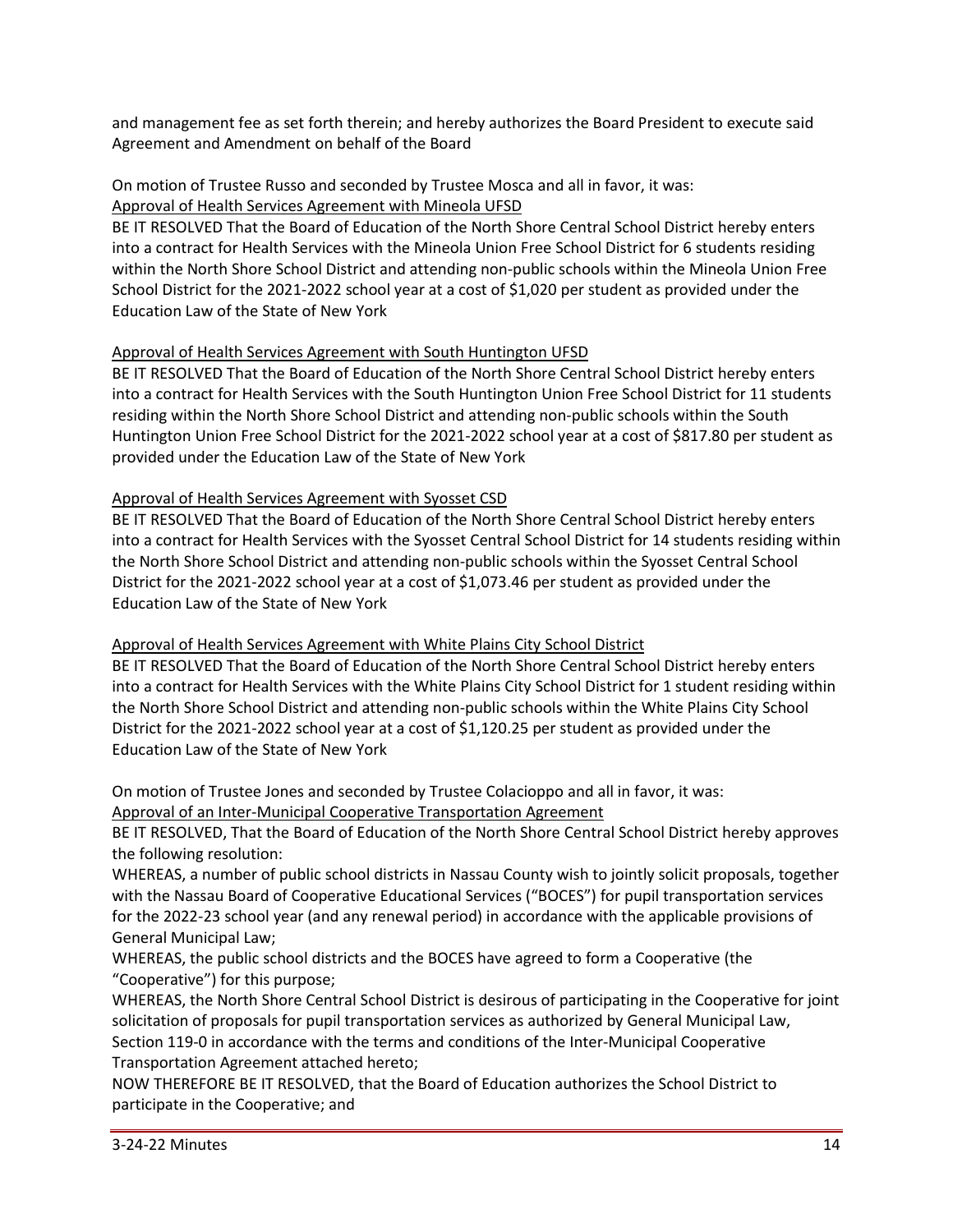BE IT FURTHER RESOLVED, that the Board of Education hereby approves the Inter-Municipal Cooperative Transportation Agreement (Recitals) attached hereto and authorizes the Board President to execute the Agreement on behalf of the Board of Education

On motion of Trustee Russo and seconded by Trustee Galati and all in favor, it was:

Approval of a Stipulation of Settlement with Baumann Bus Company

RESOLVED, upon the recommendation of the Superintendent of Schools, the Board of Education of the North Shore Central School District hereby approves the Settlement of pending litigation in the matter of Baumann Bus Company, Inc. v. North Shore Central School District, s/h/a/ North Shore Union Free School District, Adversary Proceeding Number 20-8246 as provided for in the Stipulation of Settlement, dated March 24, 2022.

FURTHER RESOLVED, that the Board President shall execute the Stipulation of Settlement on behalf of the Board

Prior to approval, Trustee Colacioppo requested data on students who were ineligible for services, whether that number has increased due to COVID and how those students are being accommodated. Dr. Dolan said Mr. Marino will do that data collection.

On motion of Trustee Macari and seconded by Trustee Russo and all in favor, it was: Approval of Special Education Services (IEP)

BE IT RESOLVED, That the Board of Education of the North Shore Central School District hereby approves special education services (IEP) as per the recommendations of the Committee on Special Education (CSE)

# **Board Committee Reports**

Trustee Macari reported on a meeting of the Wellness Committee. They discussed the recent Tri-State consortium visit and their focus of equity and shared vision. From that Dr. Zublionis came up with goals for a new North Shore journey, engagement in four areas, meaningful learning-academic growth in the classroom, participation in interest-based extra-curricular opportunities, positive relationships and a sense of belonging, and wellness and well-being. The Committee is brainstorming bullet points that fall in these categories. The committee talked about the Excel program that Dan Doherty is trying to implement here. It is a program that Herricks is using and is the equivalent of a general education resource room; a teacher in all four core areas would be in the room one period per day to help kids who are struggling but are not part of special education, and do not have an IEP. This is planned as a pilot program this year. The committee also discussed different options for a Parent University. President Ludmar added that this Excel Program and the idea that is embodied in that program focuses on every one of our 2600 students. Trustee Colacioppo added the Excel Program is so important and will be a motivational tool for our students. She noted, the importance of this program especially in light of the public comment that we only focus on our top percentage of students.

Trustee Galati reported on a meeting of the Safety Committee. They discussed the District-wide Safety plan for 2022-2023. The draft plan has a few changes from the past year. The committee is charged with reviewing the text and will bring any changes to the next meeting. It will be brought to the Board for review in July and voted on in September for submission to the State by October 1. Training on bomb threats took place in all buildings. District-wide trainings of employees and drills is on target to be finished before the end of the year. With the weather improving, outdoor education will be reinvigorated and tents are going back up. Schools will use the resources they have with additional funding likely to come from money originally budgeted for  $21^{st}$  century classrooms. There was a discussion about a traffic issue around Glenwood Landing School; there seems to be some resolution there. Ventilation in classrooms is being monitored; teachers are still using HEPA filters and opening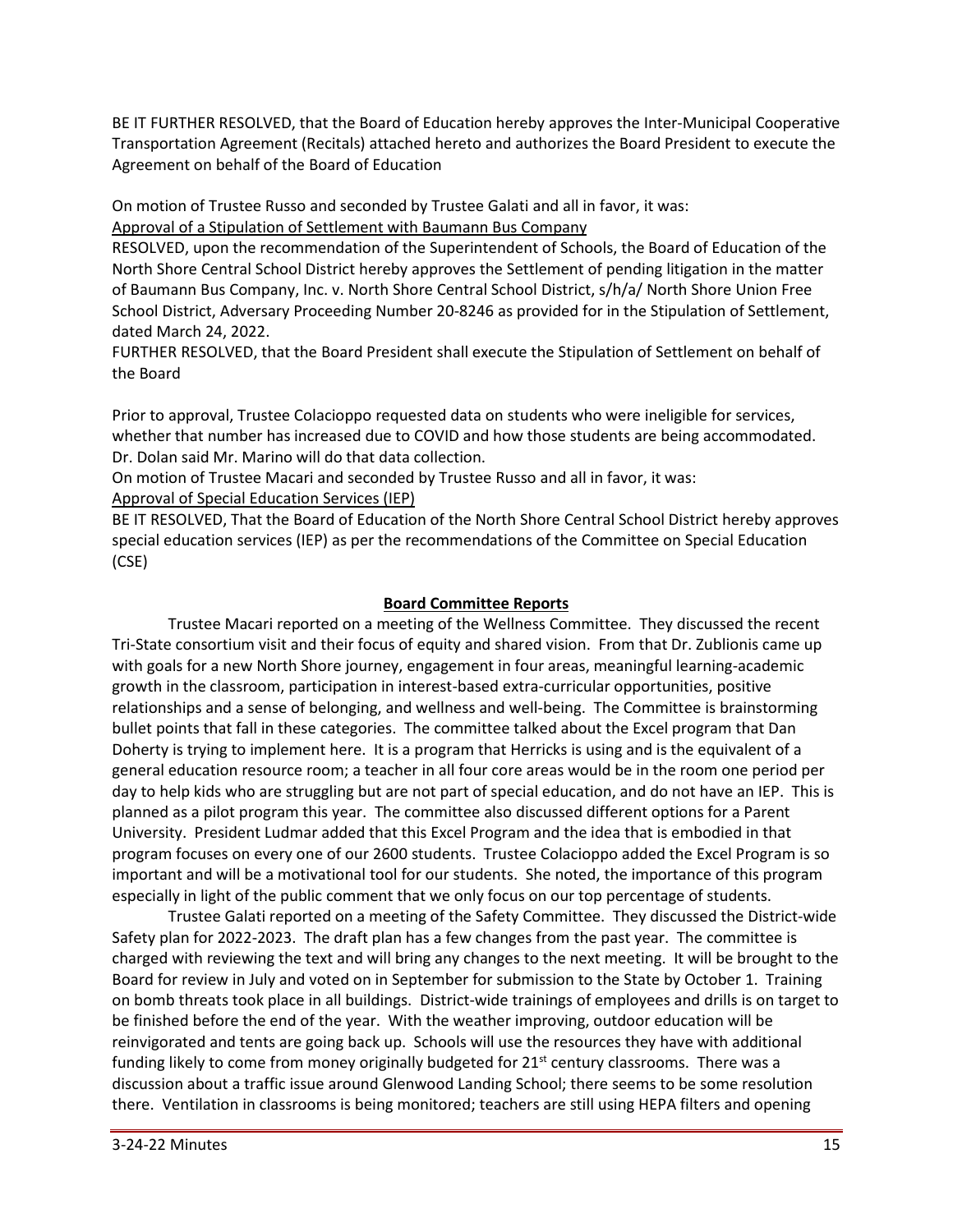windows appropriately. Their next meeting is scheduled for April 13 at 9:00 am and will be virtual. For anyone interested in attending contact John Hall. Trustee Colacioppo asked about the plan for tornadoes. Trustee Galati responded that this has been discussed. Trustee Jones added that John Ahern has discussed this with each building principal.

Trustee Mosca reported that the policy committee will have another meeting tomorrow morning. Their work so far has been discussed during the meeting tonight.

Trustee Mosca reported on a meeting of the Legislative Action Committee. She reminded all once more that Legislative Night is scheduled for Monday, April 11, 2022 at the Glenwood Landing Auditorium. She reminded Trustees to submit questions they would like asked of the legislators. One of the potential topics will be electric buses. Trustee Russo asked if County Executive Blakeman has been invited. He will be added to the list of invitees to the event.

President Ludmar reported on a meeting of the Athletics Policy Committee. Don Lang reported that the athletics department had great participation and success with 9 conference titles this year. He further noted that at the recent basketball championship game it was standing room only and there was great school spirit. At the committee meeting they discussed projects relative to the athletic community. The foul ball netting project, which is in the process of being installed, the middle school softball field will get through this season then torn up once the season ends, and will be re-sodded hopefully for the next season. They discussed what happens if the budget doesn't pass as athletics is often discretionary and may not be in a contingency budget. They discussed uniforms and uniform replacement and the student representative asked that there be student input on uniforms. Coach Neal Levy also explained why uniforms are purchased the way they are.

Trustee Colacioppo reported on a meeting of the Construction Steering Committee. There is a meeting every Friday on the EPC; materials have begun to be ordered, walk-throughs with PSEG for rebates have begun and are ongoing, 2 to 3 total walk throughs are expected. All of the projects in the bond are being reviewed so incentives can be pursued for those that are eligible. A condensing boiler is being considered for the high school. Balancing and Testing was discussed; repairs to individual units that will accept repairs are being made, all units are on and running and windows are open to increase ventilation, CO2 checks are being completed, ventilators will be replaced once funding is in place, the oldest units will be replaced in Phase II, at this time, funds are not available for large scale HEPA units for large spaces. They discussed looking at 2 options for the generator at the high school; a full back-up unit that will cover the whole building or a larger unit, which they now have, and does cover more, but does not cover the whole building; waiting for the gas company to give an answer about whether the gas line in the street is appropriately loaded and adequate. Phase I update: GH School, exterior doors are complete, SC, finishing punch list, MS- foundation almost complete, steel columns should have been up and erected the week they met. Phase II update: the scope of the work had to be reduced because the bids, were \$4M over budget. The re-bid opening for the reduced scope at the HS is taking place (Ms. Buatsi added those bids were opened today). The reduced scope removes the administration building work, the high school press box, reduced work at the HS (removed locker rooms and the administrative office wing). Work is moving forward on the elementary work - libraries, STEAM rooms, bathroom renovations, GH Nurse's office and this August the large work at the middle school should be done. Update on the high school field: due to sound and noise complaints, they are awaiting results from the acoustical engineers. They are awaiting the final report of best options on the electrical sign. They are waiting for a proposal on whether to replace and correct the gym locks.

Trustee Mosca followed up on the LAC Committee meeting. They had asked for information regarding the LIPA settlement as per the *Newsday* article. Dr. Dolan explained that he and President Ludmar are monitoring the situation constantly along with District counsel. President Ludmar added that the Board and community are aware of this huge issue. Based on a recent article it seems LIPA is close to a settlement with Nassau County. He went on to say that they are doing everything they can to